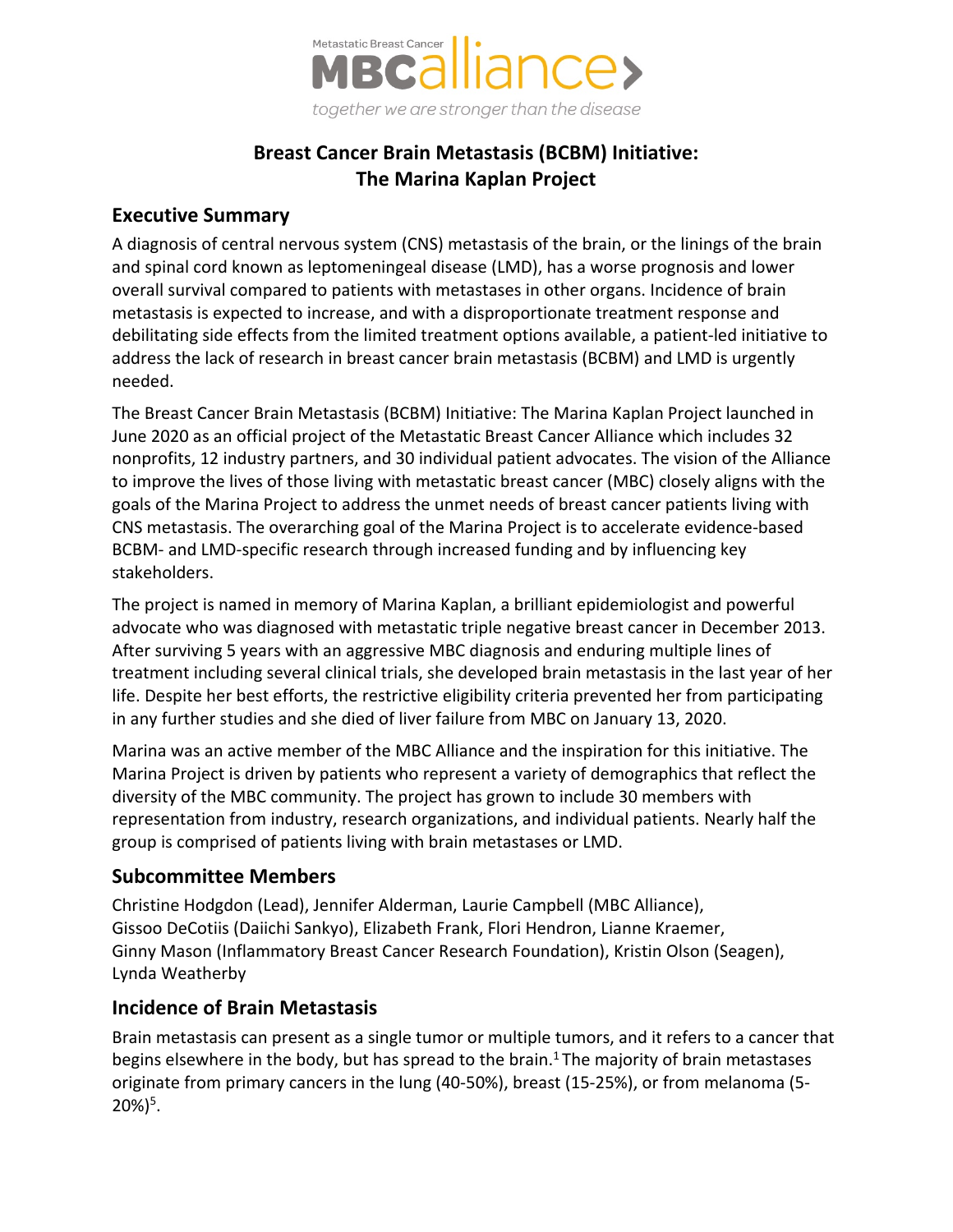In the United States, approximately 70,000 patients living with cancer are diagnosed with brain metastases<sup>12</sup>. Other estimates are as high as 200,000 new cases of brain metastases diagnosed each year in the United States<sup>6</sup>.

Across all breast cancer subtypes, approximately 10% to 15% of women with metastatic breast cancer develop brain metastases<sup>13</sup>. This rate is as high as 30% for women with advanced human epidermal growth factor receptor 2 (HER2)-positive disease, and as high as 50% for women with metastatic triple-negative breast cancer (TNBC)<sup>4</sup>.

Though incidence of brain metastasis is difficult to assess, we can expect the frequency of brain metastasis to increase<sup>6</sup> for several reasons including 1) improved systemic therapy that lengthen the survival of patients with metastases to other organs<sup>8</sup>, 2) improved imaging modalities and earlier detection, and 3) longer survival after a primary cancer diagnosis (e.g., patients with HER2+ breast cancer)<sup>5</sup>.

## **Prognosis & Quality of Life Following A BCBM Diagnosis**

Standard of care for brain metastases includes stereotactic radiation therapy for a lower number of lesions (typically 1-10), whole brain radiation therapy for a larger number of lesions or repeated needs for therapy, surgery for a low number of lesions in accessible locations and steroids for edema. Until recently, the only commercially available systemic treatments for BCBM patients included chemotherapy and anti-HER2 inhibitors (i.e., lapatinib and neratinib in combination with capecitabine) for HER2+ patients, and endocrine therapy and anti-CDK4/6 inhibitors for hormone receptor positive breast cancer patients. In April 2020, based on results of the HER2CLIMB trial, the FDA approved Tukysa (tucatinib) in combination with Herceptin (trastuzumab) and Xeloda (capecitabine) for the treatment of patients with metastatic HER2+ breast cancer. Tukysa is the first ever FDA approval in breast cancer that specifically noted the activity of the drug in patients with brain metastases.

Historically, the median survival of patients with BCBM was very poor, ranging from 3-6 months. However, with the advent of targeted treatments that effectively control extracranial disease, the overall survival for BCBM (all types combined) is now closer to just over 2 years, with a life expectancy of 3 years for those with HER2+ tumors<sup>13</sup>. While overall survival is significantly prolonged, retrospective studies report that up to 50% of HER2-positive patients died of cerebral progression<sup>13</sup>.

Survival figures do not adequately describe the impact of brain metastases. Both the lesions and their treatments cause adverse effects ranging from seizures, loss of use of limbs, speech etc., and substantial neurocognitive declines. In particular, whole brain radiation therapy causes a longer term, irreversible severe cognitive decline in a proportion of patients, to the point where normal functions and family relationships are impossible.

Part of what contributes to such a dismal prognosis after a breast cancer patient is diagnosed with brain metastasis is due to major impediments in discovering and testing treatment options. These impediments are multiple and include:

• a poor understanding of the unique nature of the brain and its biological mechanisms<sup>7</sup>. What has been established to date is that brain metastases harbor mutations and other genetic modifications distinct from the primary breast tumor<sup>3</sup>. Also, breast tumor cells interact with multiple cells in the brain microenvironment to facilitate their colonization.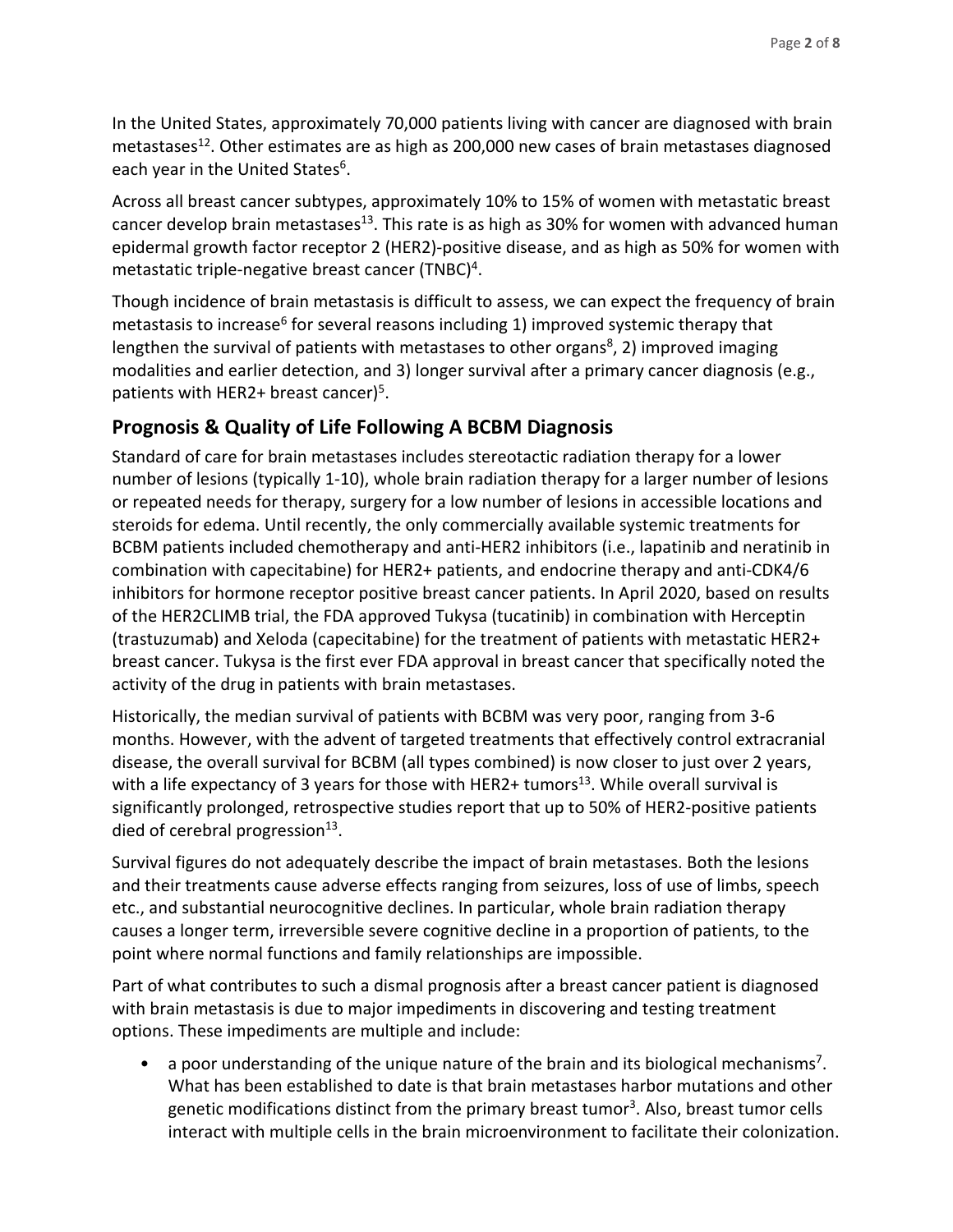- the absence of sufficient pre-clinical *in vivo* animal models that mimic multiple aspects of brain metastasis in a clinical setting5,
- the inability of many anticancer agents to cross either the blood-brain or blood-tumor barrier, and
- the lack of representation of patients with brain metastasis in clinical trials due to restrictive eligibility criteria<sup>5</sup>. A survey of physicians found that 66% had patients excluded from clinical trials due to brain metastases<sup>14</sup>. Furthermore, less than 3% of clinical trials require CNS disease, and only 1% of all clinical trials were designed specifically for BCBM patients. Of the clinical trials that do assess CNS disease, these trials lack appropriate endpoints; Neurologic function, quality of life, local control, cognitive benefit are examples of what should be primary endpoints in clinical trials for patients with brain metastases.

## **Disparities in the BCBM Community**

The disparities in the quality of healthcare within the BCBM community are even greater among patients of African American race, Hispanic ethnicity, and low socioeconomic status  $^{11}$ . Though research is lacking, studies have shown that patients of black race or Hispanic ethnicity were less likely to be treated with stereotactic radiosurgery, and utilization of this modality was also lower among patients with Medicare, Medicaid, or no insurance<sup>7</sup>. Outcomes following a craniotomy for brain metastases varied greatly with black patients having a significantly higher morbidity, almost twice the mortality, higher complication rates, and longer hospital stays compared with white/other women<sup>10</sup>. There is even some evidence that like TNBC, the occurrence of breast cancer patients diagnosed with brain metastases is higher among African Americans compared to other racial groups<sup>2</sup>.

#### **Leptomeningeal Metastases**

Leptomeningeal disease (LMD) is spread of the tumor growth to the linings of the brain or in the CSF that bathes the brain and spinal cord. Patients with the rarer occurrence of leptomeningeal disease (LMD) suffer an even worse prognosis, more limited treatment options, and represent a seriously underserved population of patients. The average time from diagnosis to death following an LMD diagnosis is 3.5 months, and only 12 LMD-specific clinical trials exist globally as of August 2019.

## **Objectives & Vision**

This initiative is a project of the MBC Alliance driven by patients who represent a variety of demographics that reflect the diversity of the MBC community. Not all participants have a BCBM or LMD diagnosis, but all are committed to addressing disparities within the BCBM and LMD communities by removing barriers to access clinical trials and novel treatments.

The overarching goal of this initiative is to **accelerate evidence-based BCBM- and LMD-specific research through increased funding and by influencing key stakeholders** to 1) increase the quality of basic science research, 2) increase the number of clinical trials testing a variety of interventions, 3) ensure an inclusive clinical trial design with less restrictive eligibility criteria, and 4) incorporate clinically meaningful trial endpoints that measure *both* quality of life and survival for patients living with BCBM or LMD.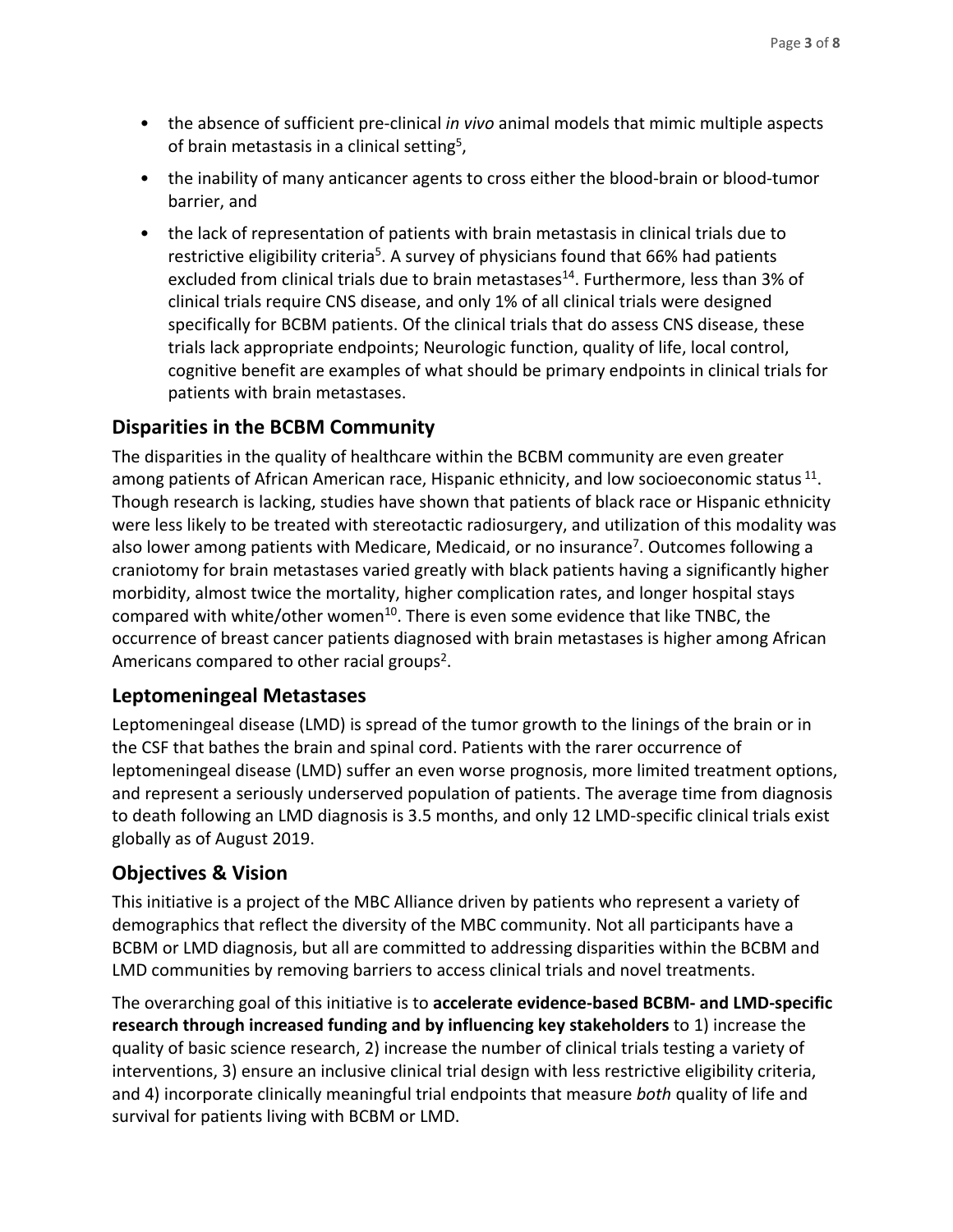By achieving the aforementioned goals, this initiative has the potential to increase and improve research for *all* cancer patients which may lead to 1) novel FDA-approved treatments and therapies; 2) standardized guidelines for diagnosis, treatment, and monitoring; and 3) remarkable improvements in the lives and outcomes for all patients living with CNS metastasis.

Furthermore, this initiative will highlight the importance of **recognizing patients as key**  *partners* **in the research process** by building a coalition of patient advocates who can 1) advise researchers on clinical trial design that ensures both patient accrual and retention in clinical trials, and 2) assist with clinical trial recruitment by disseminating trial information through our extensive network of patients.

#### **Goals of Initiative \****Goals have been reviewed by over a dozen experts in the field. See addendum for list of advisory board members.*

This initiative aims to broaden the scope and breadth of BCBM and LMD research by addressing gaps in the translational discovery spectrum from fundamental science to its implementation in clinical trials through achievement of the following goals:

- 1. Improve the quality of basic research for CNS metastasis including:
	- Pre-clinical in vivo animal models that more accurately and effectively mimic brain metastasis in a clinical setting, especially immunocompetent models (e.g., syngeneic models or mice with humanized immune systems)
	- Use of both in vivo and ex vivo models (organoids) to study how the microenvironment promotes or inhibits tumor growth
	- Molecular characterization of more tumors and cell lines
	- Use of cell lines and patient derived tissues of *all* breast cancer subtypes including HR+ which is typically excluded in BCBM and/or LMD pre-clinical research
	- Identifying overarching interactions between tumor cells and the brain and leptomeningeal microenvironment that can be therapeutically targeted
	- Understanding the potential contribution of the immune system to brain metastasis treatment
- 2. Increase the number of clinical trials in the following areas where CNS metastasis research is lacking including:
	- Anticancer agents that cross either the blood-brain or blood-tumor barrier
	- Novel delivery systems that combine drugs with other molecules that can penetrate the brain
	- Genomic profiling of the brain to answer the following questions: 1) Is the mutation profile of brain metastases different from other metastases? 2) Are there actionable mutations we can target with existing therapies? 3) Can we identify genomic predictors of brain metastases in breast cancer?
	- Trials with new approaches such as biopsy driven trials, and prevention of additional brain metastases after initial treatment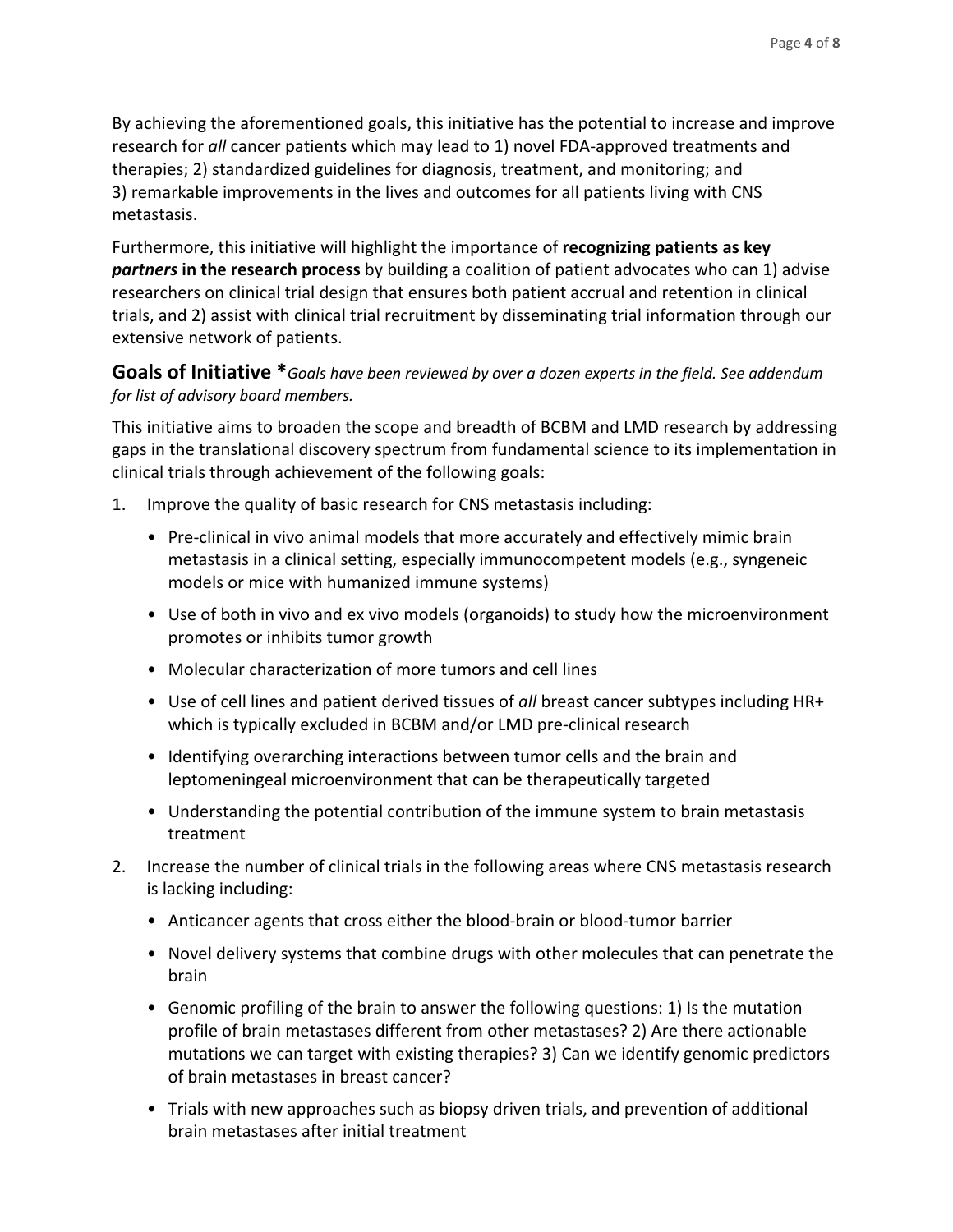- Blood-based and cerebrospinal fluid-based biomarkers (e.g., circulating DNA and circulating tumor cells) which can be used as both prognostic and predictive markers in patients with BCBM and/or LMD
- Brain imaging to determine who is more likely to relapse in the brain and if earlier detection of brain metastases before the onset of symptoms will improve clinical outcomes for the following patients: 1) *de novo* metastatic, 2) metastatic without brain involvement, and 3) high risk early stage patients
- Studies that target patients with brain metastasis only (i.e., controlled systemic disease) for investigation. Could we give this subset of patients additional interventions like small molecule inhibitors (e.g., tyrosine-kinase) to decrease their chance of relapse?
- 3. Diversify the type of interventions tested in clinical trials including:
	- Drugs/biologics including immunotherapy
	- Novel delivery systems (e.g., intrathecal)
	- Imaging techniques
	- Radiation
	- Surgery including laser interstitial thermal therapy (LITT)
- 4. Eliminate broad exclusions and restrictive eligibility criteria in new or existing clinical trials including:
	- Patients with untreated or progressing brain metastases
	- Patients with leptomeningeal disease
	- Patients with brain lesions smaller than 1cm (e.g., Patients with a contrast-enhancing lesion that is at least 5 mm and can be accurately measured in at least one dimension are considered measurable $9$  and should not be excluded.)
- 5. Standardize the following patient cohorts for advanced solid tumor and/or CNS metastasisspecific clinical trials:
	- Treated or stable brain metastases
	- Untreated brain metastases
	- Progressing brain metastases
	- Leptomeningeal disease
	- All breast cancer subtypes including HR+
- 6. Improve the quality of BCBM- and LMD-specific clinical research through the adoption and incorporation of clinically meaningful trial endpoints that measure both survival and quality of life including the following:
	- Overall survival (OS)
	- Overall response rate (ORR)
	- Progression-free survival (PFS)
	- Central nervous system progression-free survival (CNS-PFS)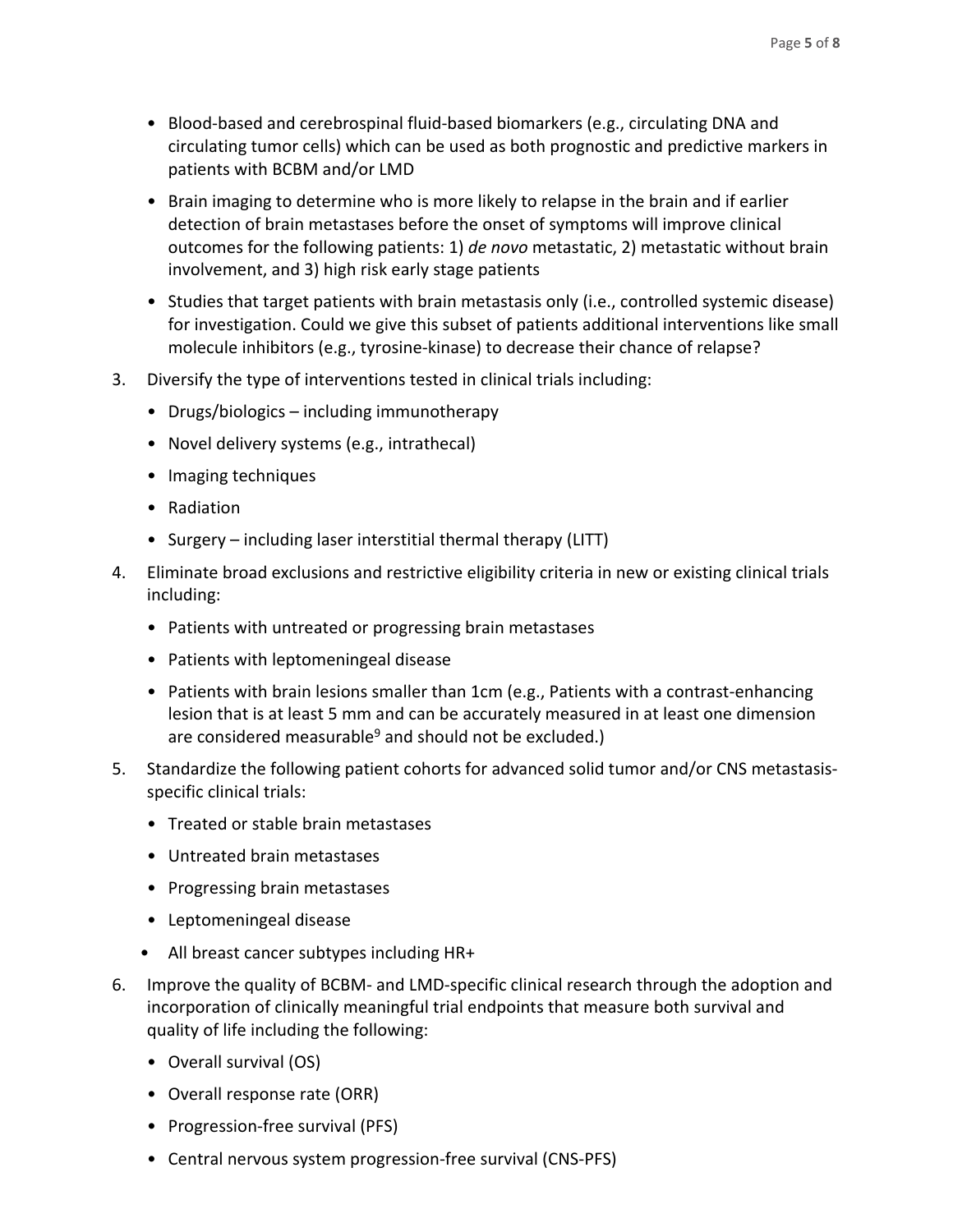- Intracranial overall response rate (ORR-IC)
- Intracranial duration of response (DOR-IC)
- Time from initial brain metastasis to subsequent brain lesions
- Time to treatment/protocol change (i.e., whole brain radiation therapy, surgery, etc.)
- Neurologic function
- Local control

#### PRO-CTCAE<sup>[1](#page-5-0)</sup> Endpoints:

- Physical function
- Emotional function
- Treatment tolerability
- Cognitive benefit (e.g.,  $HVLT-R^2$ )
- Health-related Quality of Life (HRQOL)
- Depression/fatigue
- Financial toxicity

<span id="page-5-0"></span><sup>&</sup>lt;sup>1</sup> Patient Reported Outcomes - Common Terminology Criteria for Adverse Events

<span id="page-5-1"></span><sup>&</sup>lt;sup>2</sup> HVLT-R: Hopkins Verbal Learning Test - Revised for Total Recall, Delayed Recall, Delayed Recognition, & Trail Making Tests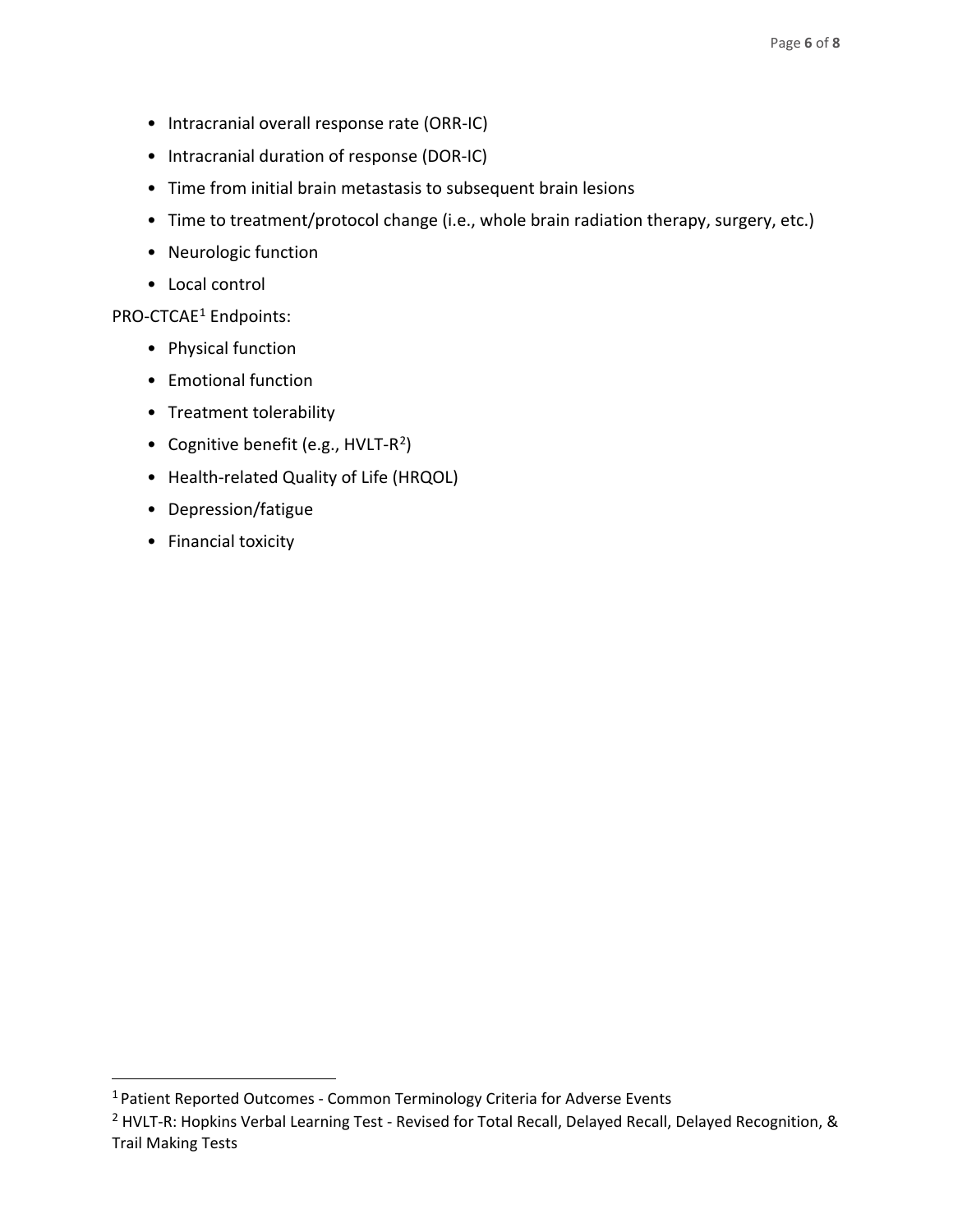# **Advisory Board Members**

| Profession            | <b>Name</b>                  | Institution                                              | <b>Location</b>   |
|-----------------------|------------------------------|----------------------------------------------------------|-------------------|
| <b>BC</b> Onc         | Dr. Carey Anders, MD         | <b>Duke University</b>                                   | Durham, NC        |
| BC Onc,<br>Researcher | Dr. Aditya Bardia, MD, MPH   | Massachusetts General<br>Hospital                        | Boston, MA        |
| Neuro Onc             | Dr. Priscilla Brastianos, MD | Massachusetts General<br>Hospital                        | Boston, MA        |
| Researcher            | Dr. Diana Cittelly, PhD      | University of Colorado<br><b>Anschutz Medical Campus</b> | Aurora, CO        |
| Researcher            | Dr. Bisrat Debeb, DVM, PhD   | University of Texas MD<br><b>Anderson Cancer Center</b>  | Houston, TX       |
| <b>BC</b> Onc         | Dr. Andres Forero-Torres, MD | <b>Seattle Genetics</b>                                  | Seattle, WA       |
| Neuro Rad<br>Onc      | Dr. Lia Halasz, MD           | University of Washington                                 | Seattle, WA       |
| <b>BC Onc</b>         | Dr. Erika Hamilton, MD       | Sarah Cannon Research<br>Institute                       | Nashville, TN     |
| <b>BC</b> Onc         | Dr. Sheheryar Kabraji, MD    | Dana-Farber Cancer<br>Institute                          | Boston, MA        |
| <b>BC Onc</b>         | Dr. Nancy Lin, MD            | Dana-Farber Cancer<br>Institute                          | Boston, MA        |
| <b>BC</b> Onc         | Dr. Michelle Melisko, MD     | University of California                                 | San Francisco, CA |
| BC Onc,<br>Researcher | Dr. Sofia Merajver, MD, PhD  | University of Michigan                                   | Ann Arbor, MI     |
| Researcher            | Dr. Josh Neman-Ebrahim, PhD  | University of Southern<br>California                     | Los Angeles, CA   |
| <b>BC</b> Onc         | Dr. Sarah Sammons, MD        | <b>Duke University</b>                                   | Durham, NC        |
| Researcher            | Dr. Maurizio Scaltriti, PhD  | <b>Memorial Sloan Kettering</b><br><b>Cancer Center</b>  | New York, NY      |
| Researcher            | Dr. Patricia Steeg, PhD      | National Institutes of<br>Health (NIH)                   | Bethesda, MD      |
| <b>BC</b> Onc         | Dr. Alexandra Zimmer, MD     | National Institutes of<br>Health (NIH)                   | Bethesda, MD      |